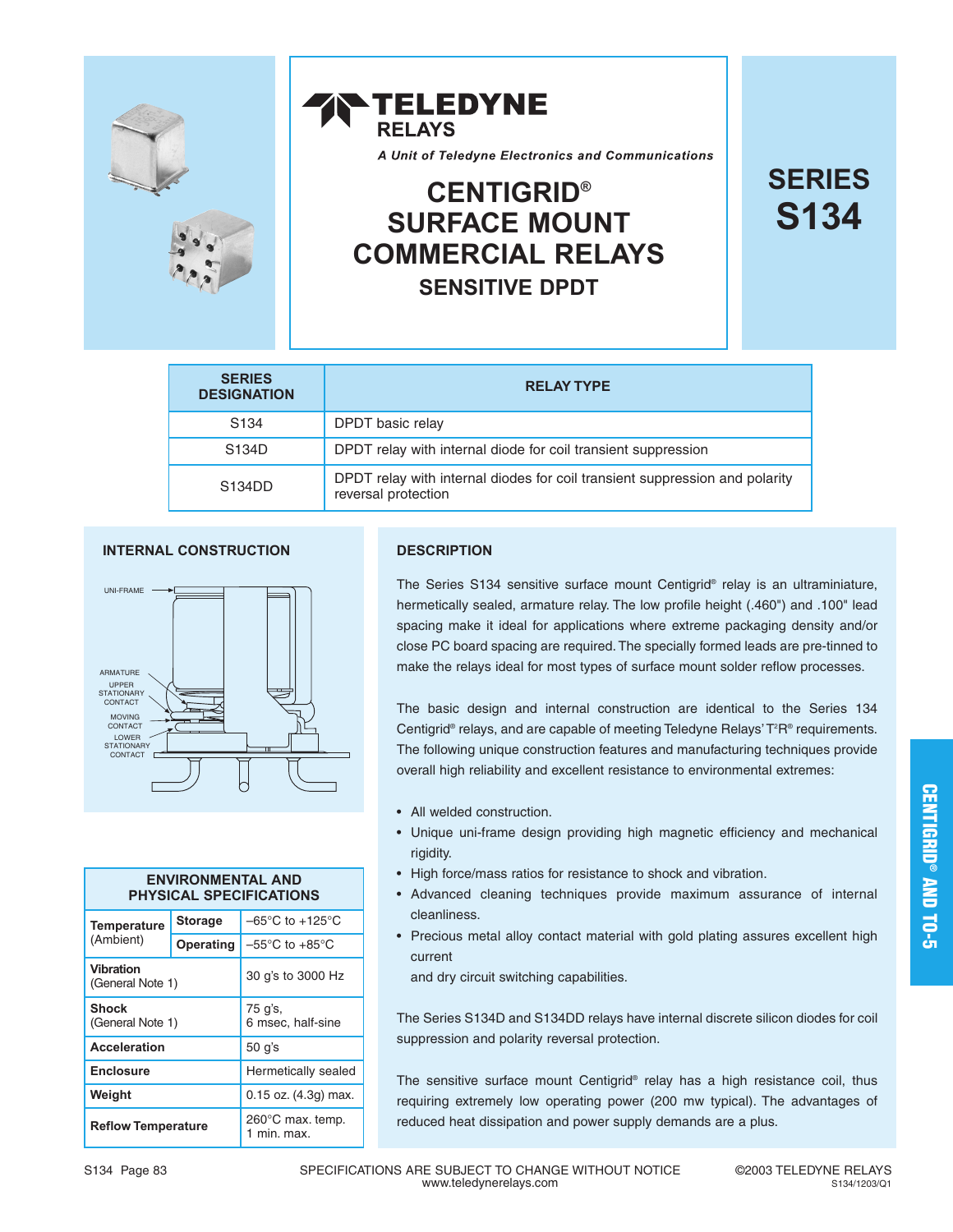### **SERIES S134 GENERAL ELECTRICAL SPECIFICATIONS (–55°C to +85°C unless otherwise noted) (Notes 2 & 3)**

| <b>Contact Arrangement</b>                                                                         | 2 Form C (DPDT)                                                                                                                                          |                           |  |  |  |
|----------------------------------------------------------------------------------------------------|----------------------------------------------------------------------------------------------------------------------------------------------------------|---------------------------|--|--|--|
| <b>Rated Duty</b>                                                                                  | Continuous                                                                                                                                               |                           |  |  |  |
| <b>Contact Resistance</b>                                                                          | 0.1 ohm max. before life; 0.2 ohm max. after life at 1A/28Vdc (measured 1/8" from header)                                                                |                           |  |  |  |
| <b>Contact Load Ratings (DC)</b><br>(See Fig. 2 for other DC<br>resistive voltage/current ratings) | Resistive:<br>1 Amp/28Vdc<br>200 mA/28Vdc (320 mH)<br>Inductive:<br>100 mA/28Vdc<br>Lamp:<br>Low Level:<br>10 to 50 µA/10 to 50mV                        |                           |  |  |  |
| <b>Contact Load Ratings (AC)</b>                                                                   | 250 mA/115Vac, 60 and 400 Hz (Case undergrounded)<br>Resistive:<br>100 mA/115Vac, 60 and 400 Hz (Case grounded)                                          |                           |  |  |  |
| <b>Contact Life Ratings</b>                                                                        | 10,000,000 cycles (typical) at low level<br>1,000,000 cycles (typical) at 0.5A/28Vdc resistive<br>100,000 cycles min. at all other loads specified above |                           |  |  |  |
| <b>Contact Overload Rating</b>                                                                     | 2A/28Vdc Resistive (100 cycles min.)                                                                                                                     |                           |  |  |  |
| <b>Contact Carry Rating</b>                                                                        | Contact factory                                                                                                                                          |                           |  |  |  |
| <b>Coil Operating Power</b>                                                                        | 200 milliwatts typical at nominal rated voltage $@$ 25 $°C$                                                                                              |                           |  |  |  |
| <b>Operate Time</b>                                                                                | 4.0 msec max. at nominal rated voltage $@$ 25 $°C$                                                                                                       |                           |  |  |  |
| <b>Release Time</b>                                                                                | S134D, S134DD Series: 7.5 msec max.<br>S134 Series: 2.0 msec max.                                                                                        |                           |  |  |  |
| <b>Contact Bounce</b>                                                                              | 1.5 msec max.                                                                                                                                            |                           |  |  |  |
| <b>Intercontact Capacitance</b>                                                                    | 0.4 pf typical                                                                                                                                           |                           |  |  |  |
| <b>Insulation Resistance</b>                                                                       | 10,000 megohms min. between mutually isolated terminals                                                                                                  |                           |  |  |  |
| <b>Dielectric Strength</b>                                                                         | Atmospheric pressure: 500 Vrms/60Hz                                                                                                                      | 70,000 ft.: 125 Vrms/60Hz |  |  |  |
| <b>Negative Coil Transient (Vdc)</b><br>S134D, S134DD                                              |                                                                                                                                                          | 1.0 <sub>max</sub>        |  |  |  |
| Diode P.I.V. (Vdc)<br>S134D, S134DD                                                                |                                                                                                                                                          | 100 min.                  |  |  |  |

# **DETAILED ELECTRICAL SPECIFICATIONS (–65°C to +125°C unless otherwise noted) (Note 3)**

| <b>BASE PART</b><br><b>NUMBERS</b><br>(See Note 10 for full P/N example) |                     | S <sub>134-5</sub><br>S <sub>134</sub> D-5<br><b>S134DD-5</b> | S <sub>134-6</sub><br>S <sub>134</sub> D-6<br><b>S134DD-6</b> | S <sub>134-9</sub><br>S <sub>134</sub> D-9<br><b>S134DD-9</b> | S134-12<br>S134D-12<br>S134DD-12 S134DD-18 S134DD-26 | S <sub>134-18</sub><br>S134D-18 | S <sub>134-26</sub><br>S134D-26 |      |
|--------------------------------------------------------------------------|---------------------|---------------------------------------------------------------|---------------------------------------------------------------|---------------------------------------------------------------|------------------------------------------------------|---------------------------------|---------------------------------|------|
| Coil Voltage (Vdc)                                                       | Nom.                |                                                               | 5.0                                                           | 6.0                                                           | 9.0                                                  | 12.0                            | 18.0                            | 26.5 |
|                                                                          | Max.                |                                                               | 7.5                                                           | 10.0                                                          | 15.0                                                 | 20.0                            | 30.0                            | 40.0 |
| <b>Coil Resistance</b><br>(Ohms $±10\%$ @25°C)                           | S134, S134D         |                                                               | 100                                                           | 200                                                           | 400                                                  | 800                             | 1600                            | 3200 |
|                                                                          | S134DD (Note 4)     |                                                               | 64                                                            | 125                                                           | 400                                                  | 800                             | 1600                            | 3200 |
| Coil Current (mAdc @25°C)<br>(134DD Series)                              | Note 5              | Min.                                                          | 56.8                                                          | 36.3                                                          | 18.1                                                 | 12.5                            | 9.6                             | 7.2  |
|                                                                          |                     | Max.                                                          | 78.1                                                          | 48.9                                                          | 23.6                                                 | 16.0                            | 12.2                            | 9.0  |
| Pick-up Voltage (Vdc, Max.)                                              | S134, S134D         |                                                               | 3.5                                                           | 4.5                                                           | 6.8                                                  | 9.0                             | 13.5                            | 18.0 |
|                                                                          |                     | S <sub>134</sub> DD                                           | 3.7                                                           | 4.8                                                           | 8.0                                                  | 11.0                            | 14.5                            | 19.0 |
| Drop-out Voltage (Vdc)                                                   | S134, S134D         | Min.                                                          | 0.12                                                          | 0.18                                                          | 0.35                                                 | 0.41                            | 0.59                            | 0.89 |
|                                                                          |                     | Max.                                                          | 2.5                                                           | 3.2                                                           | 4.9                                                  | 6.5                             | 10.0                            | 13.0 |
|                                                                          | S <sub>134</sub> DD | Min.                                                          | 0.7                                                           | 0.8                                                           | 0.9                                                  | 1.0                             | 1.1                             | 1.3  |
|                                                                          |                     | Max.                                                          | 2.6                                                           | 3.0                                                           | 4.5                                                  | 5.8                             | 9.0                             | 13.0 |

#### **TYPICAL DC CONTACT RATING (RESISTIVE) (Note 2)**

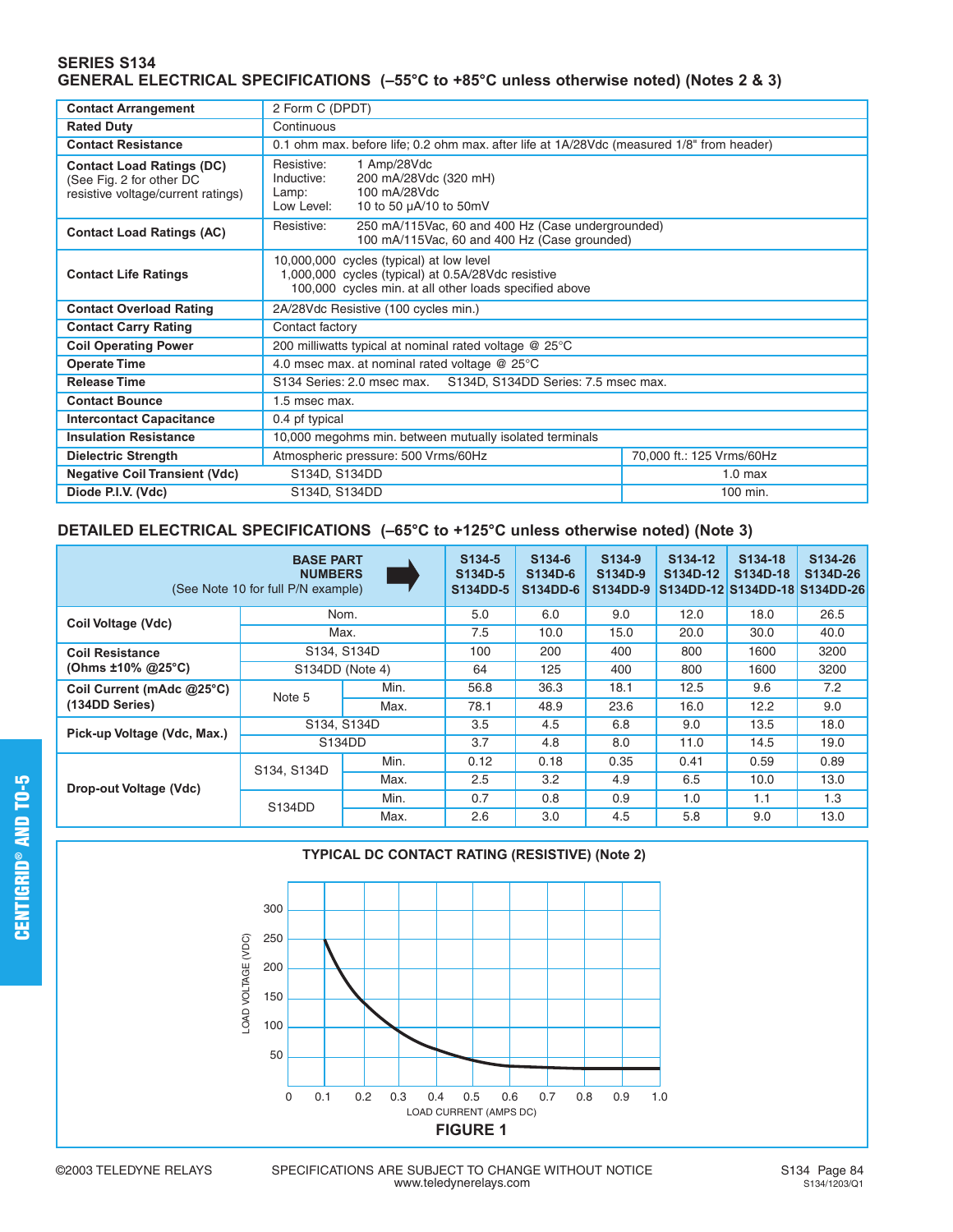#### **SERIES S134**

#### **OUTLINE DIMENSIONS AND RECOMMENDED PAD LAYOUT (Notes 7, 8 & 9)**



#### **TERMINAL LOCATIONS & SCHEMATIC DIAGRAMS**



# **GENERAL NOTES**

- 1. Relay contacts will exhibit no chatter in excess of 10 µsec or transfer in excess of 1 µsec.<br>2. "Typical" characteristics are based on available data and are best estimates. No on-going
- 2. "Typical" characteristics are based on available data and are best estimates. No on-going verification tests are performed.
- 3. Unless otherwise specified, parameters are initial values.
- 4. For reference only. Coil resistance not directly measurable at relay terminals due to internal series semiconductor.
- 5. Measured at nominal voltage for 5 sec. max.
- 6. Position of leads as they emerge from relay base.
- 7. Leads will fit noted pad layout with no overhang.
- 8. Lead ends are coplanar within .008" wide tolerance zone.
- 9. Terminals coated with SN60 or SN63 solder per QQ-S-571. Kovar exposed at sheared end of leads.
- 10.

Teledyne Part Numbering System for Surface Mount Relays